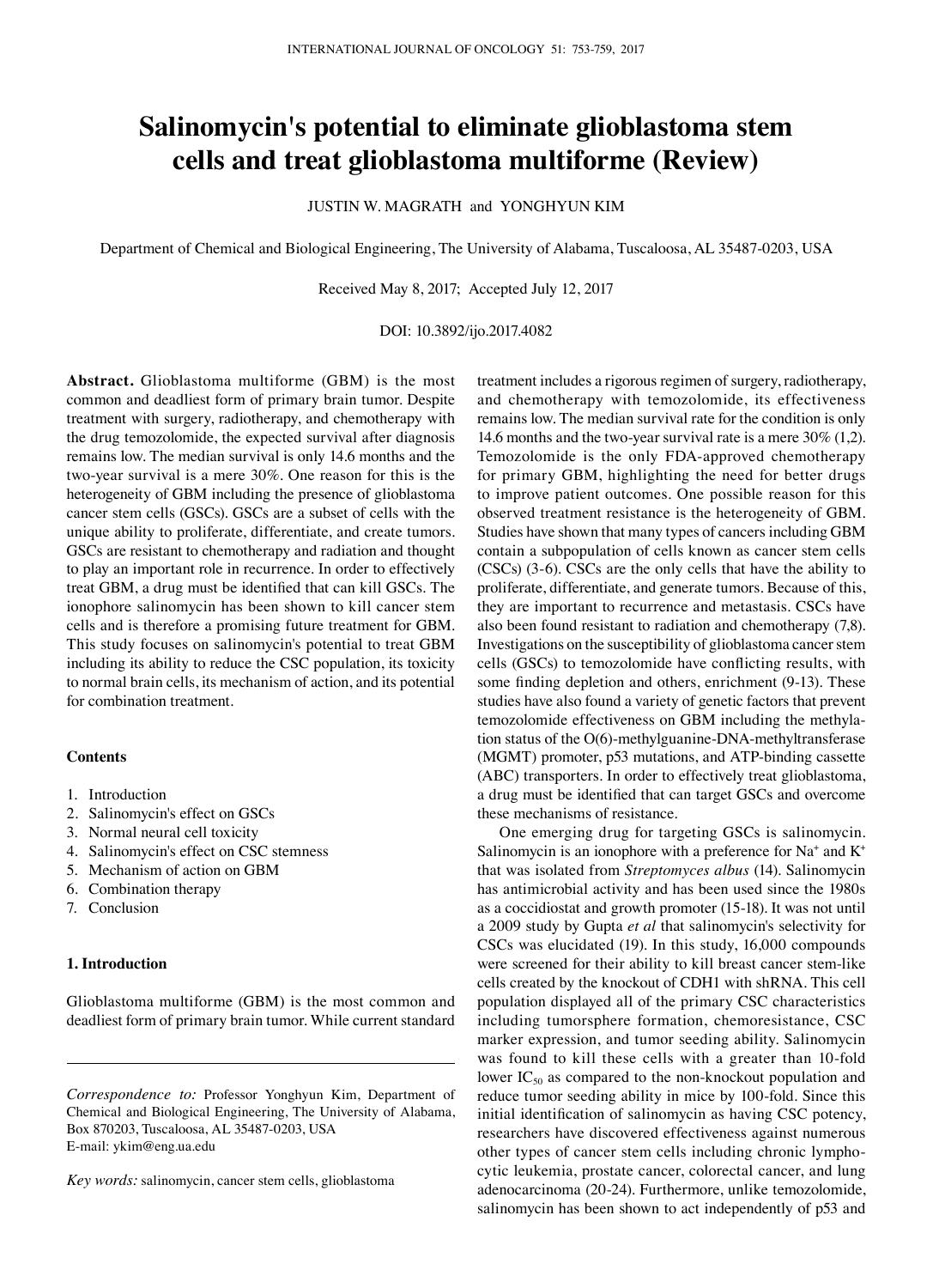is able to overcome ABC transporters (25,26). Salinomycin's mechanism of action however remains to be clearly identified. While some researchers have found evidence of apoptosis, others have indicated autophagy, and still others have identified the mechanism as controlled necrosis (25-28). This study focuses on salinomycin's potential to treat GBM including its ability to reduce the CSC population, its toxicity to normal brain cells, its mechanism of action, and its potential for combination treatment.

## **2. Salinomycin's effect on GSCs**

There are a variety of methods to test the effect of salinomycin on GSCs. One method is comparing the potency of salinomycin on cells that are enriched for GSCs to those that are not. In 2015, Chen *et al* grew the GL261 GBM line in both GSC-enriching neurosphere culture and differentiationinducing adherent culture (29). They found the neurosphere culture cells to be much more sensitive to salinomycin than the adherent culture cells, suggesting an increased toxicity in GSCs. Using similar logic, Xipell *et al* determined the viability of 18 different cell lines when treated with salinomycin (30). They compared the  $IC_{50}$  values of the neurosphere cultures and adherent cultures and found the neurosphere cultures had significantly lower  $IC_{50}$  dosages.

Another method to measure stemness is by determining the ability of cells to form neurospheres *in vitro*. This is known as a clonogenicity assay and has been conducted on salinomycin treated GBM in studies by Chen *et al* in 2015, Qin *et al* in 2015, and Xipell *et al* in 2016 (27,29,30). The ability to form neurospheres is a mark of stemness, so inhibiting this ability is evidence of a drug that targets GSCs. Chen *et al* and Qin *et al* both demonstrated salinomycin's ability to decrease clonogenicity (27,29). Furthermore, Xipell *et al* tested multiple salinomycin concentrations finding a dose-dependent decrease in neurosphere formation (30).

A final criterion that has been employed to test the effect of salinomycin on GSCs is gene expression. A variety of markers have been used to identify GSCs including CD133, SOX2, Nestin, and Musashi-1 (5,31-33). However, only one study has investigated the effect of salinomycin on these GSC markers. Xipell *et al* used qRT-PCR to show that an unspecified concentration of salinomycin resulted in decreased express of the GSC markers Musashi, Sox2, and Nestin in one cell line (30).

Together these three indicators provide evidence of salinomycin's ability to kill GSCs. In order to confirm this hypothesis though, more data are needed. GSC marker gene expression should be repeated with additional cell lines. The effect of salinomycin on GSC markers should also be assessed using alternative methods such as flow cytometry and western blotting. Most importantly, salinomycin's ability to reduce GBM tumor seeding ability in mice should be assessed as it was for breast cancer in Gupta *et al* (19).

## **3. Normal neural cell toxicity**

A potentially significant limitation to the use of salinomycin for killing GSCs is its toxicity to normal neural cells. An outbreak of toxic polyneuropathy in cats occurred in the



Figure 1. Summary of salinomycin's mechanism of action on neurons. Salinomycin transports Na<sup>+</sup> into the cell, causing the plasma membrane and mitochondrial NCXs to work in reverse leading to an increase in cytosolic  $Ca<sup>2+</sup>$ . Elevated intracellular  $Ca<sup>2+</sup>$  levels activate calpain, which in turn activates the caspase pathway. Cytochrome *c* released from the depolarized mitochondria also activates caspase-9. Caspase-activation results in cell death via apoptosis (38). Reprinted with permission from Nature (72).

Netherlands in 1996 as a result of cat food contaminated with salinomycin at a level of 13-21 ppm (34). Of the estimated 100,000 exposed cats, 823 developed acute paralysis which began in the hindlimbs and then, for some cats, progressed to the forelimbs. Morphological findings included loss of axons and Schwann cell swelling. Salinomycin toxicity has also been identified in dogs, horses, and even humans (35-37). In 2004, a 35-year-old man working in a factory making animal feed accidentally inhaled/ingested an estimated 1 mg/kg body weight of salinomycin. He developed nausea, shortness of breath, and dizziness within minutes and complained of leg weakness once arriving at the hospital. The patient subsequently developed rhabdomyolysis and was not able to be discharged until 40 days after exposure (37).

In 2011, Boehmerle *et al* investigated this neural cell toxicity using dorsal root ganglia neurons and Schwann cells from mice (38). They found significant viability reductions in both cell types when treated with salinomycin. They discovered this death was occurring via apoptosis and is a result of salinomycin's action as a sodium ionophore. Salinomycin causes an upregulation of intracellular sodium which subsequently causes an intracellular calcium upregulation due to reversal of the  $\text{Na}^{\text{+}}/\text{Ca}^{\text{2+}}$  exchangers (39). This intracellular calcium influx then leads to calpain and cytochrome *c*-mediated apoptosis (38). This mechanism is shown in Fig. 1.

In order for salinomycin to be utilized as a clinically effective treatment against GBM, salinomycin must either 1) be more sensitive to calcium induced apoptosis than normal cells or 2) act through a different mechanism that is specific to cancer cells. In the former case, a dosage high enough to kill GSCs but low enough to prevent neurotoxicity could be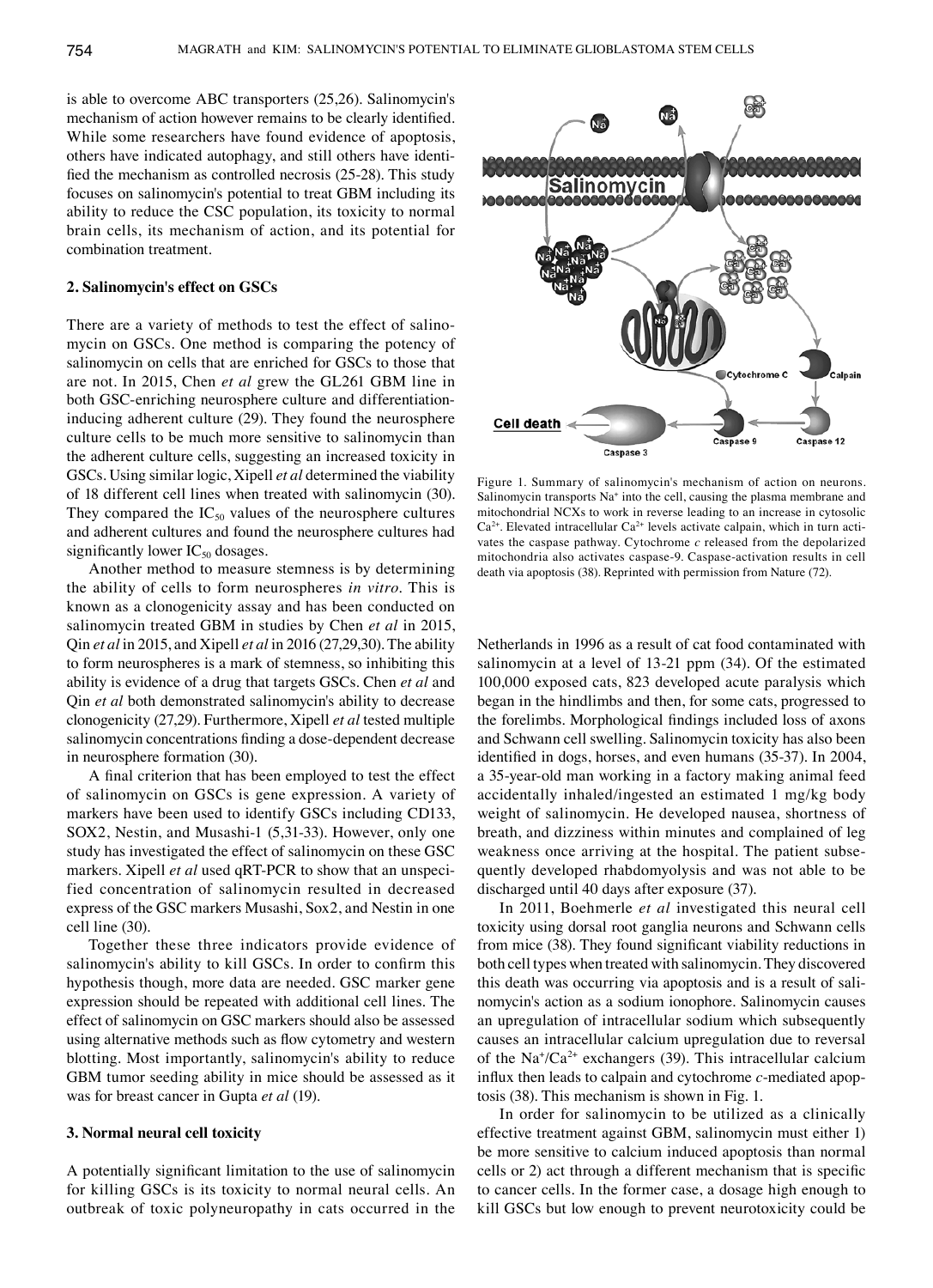| Cell death pathways | Evidence                     | Number of studies |          |                  |
|---------------------|------------------------------|-------------------|----------|------------------|
|                     |                              | Yes               | No       | Refs.            |
| Apoptosis           | Annexin V/PI Increase        |                   |          | (27,29,30,62)    |
|                     | Caspase-3 cleavage           |                   | 3        | (27,29,30,62,63) |
|                     | Increased caspase-3 activity |                   |          | (27,30)          |
| Autophagy           | p62 accumulation             | 2                 | $\Omega$ | (30,63)          |
|                     | LC3-II upregulation          | 2                 | 0        | (30,63)          |
| Programmed necrosis | ROS increase                 | 3                 | $\theta$ | (27,30,63)       |
|                     | Mitochondrial PTP opening    | 3                 | $\theta$ | (27,30,62)       |

Table I. Evidence for the three different cell death pathways.

used to selectively kill GSCs without harming normal cells. This potential selectivity may be due to the presence of a greater concentration of  $\text{Na}^+\text{/Ca}^2$ + exchangers or a higher than normal intracellular calcium concentration in GSCs. Calcium is a secondary messenger in the Wnt pathway which has been found to be expressed in GBM, providing a possible explanation (40,41). If this is not the case, salinomycin may act through a different, GSC-specific mechanism. Under this scenario, salinomycin could be used as an effective treatment whether or not the salinomycin concentration required to kill GSCs is less than the concentration which kills normal cells. In the case where the required salinomycin dose is low, salinomycin alone would be effective in killing GSCs without causing normal cell toxicity. However, if the salinomycin dose required to eliminate GSCs is similar to that causing normal cell toxicity, salinomycin could be administered along with a  $Na^{\ast}/Ca^{2\ast}$ exchanger inhibitor. This inhibitor would prevent salinomycin induced apoptosis of normal neural cells while allowing salinomycin to kill GSC through GSC-specific mechanisms. Therefore, understanding salinomycin's mechanism of action is of great importance to understanding salinomycin's safety and potential for clinical application.

# **4. Salinomycin's effect on CSC stemness**

Studies on other types of cancer have demonstrated salinomycin can overcome many characteristics that make CSCs difficult to treat. ABC transporters export many drugs out of the cell, thus decreasing their intracellular concentration and potency (42,43). This allows CSCs to survive many commonly administered chemotherapy agents. However, Fuchs *et al* discovered salinomycin is able to overcome these transporters and remain effective against leukemia stem cells (25). Another important CSC characteristic is invasiveness. CSCs are believed to play an important role in metastasis, the deadliest cancer progression. Multiple researchers have shown salinomycin decreases CSC invasiveness and migration (44-47). This physiologic change is associated with the FAK-ERK1/2 signaling pathway in liver CSCs (44) and the abolition of STAT3 and STAT1 interactions in colorectal CSCs (45). Salinomycin has also been shown to differentiate CSCs, transforming them from their chemoresistant and tumorogenic state to a state that can be eliminated by common chemotherapeutics (46,48). While it is not known exactly how salinomycin modulates these CSC characteristics, numerous studies have shown the drug interferes with the Wnt, Notch, and Hedgehog signally pathways, all of which are important for CSC maintenance (20,49-52).

## **5. Mechanism of action on GBM**

The three primary regulated cell death pathways are apoptosis, autophagic cell death, and necrosis (53,54). Apoptosis can be triggered either extrinsically or intrinsically and results in the activation of caspase-enzymes that breakdown the cell in a controlled manner that does not negatively impact the surrounding tissue (54-56). Autophagy on the other hand, is a pathway that can have pro-survival or pro-death effects (54,57,58). Autophagy can degrade organelles to provide energy for the cell, but over activation can lead to cell death. Necrosis is thought to be a more uncontrolled cell death which causes the release of cell contents into the extracellular environment leading to inflammation. However, recent studies have identified specific necrotic pathways leading to the idea of controlled necrosis (54,59). The effect of salinomycin on indicators for these three pathways in GBM is discussed here and summarized in Table I.

*Apoptosis.* Evidence of salinomycin's ability to induce apoptosis has been shown for leukemia, prostate cancer, breast cancer, and ovarian cancer (21,22,60,61). However, studies on GBM have not found such a consistent trend. Common methods used to assess apoptosis include Annexin V flow cytometry, procaspase-3 cleavage via western blotting, and caspase-3/7 activity. Of the four studies that analyzed Annexin V flow cytometry, Chen *et al* showed a 25% positive population with salinomycin treatment, while the other three studies showed no or minimal Annexin V staining (27,29,30,62). Western blot analysis of procaspase-3 cleavage was detected in Chen *et al* and Qin *et al* but not in Calzolari *et al*, Booth *et al*, or Xipell *et al* (27,29,30,62,63). Surprisingly, the amount of pro-caspase-3 cleavage detected in Chen *et al* was greater for the lower salinomycin concentration, calling into questing the validity of the data. Only Qin *et al* and Xipell *et al* analyzed caspase-3/7 activity. While Qin *et al* found an increase in activity, Xipell *et al* found no difference (27,30). Though, Qin *et al* found the cleavage of pro-caspase-3 and an increase in caspase-3/7 activity, they found apoptosis was not the primary contributor to cell death in their GBM cells. Only a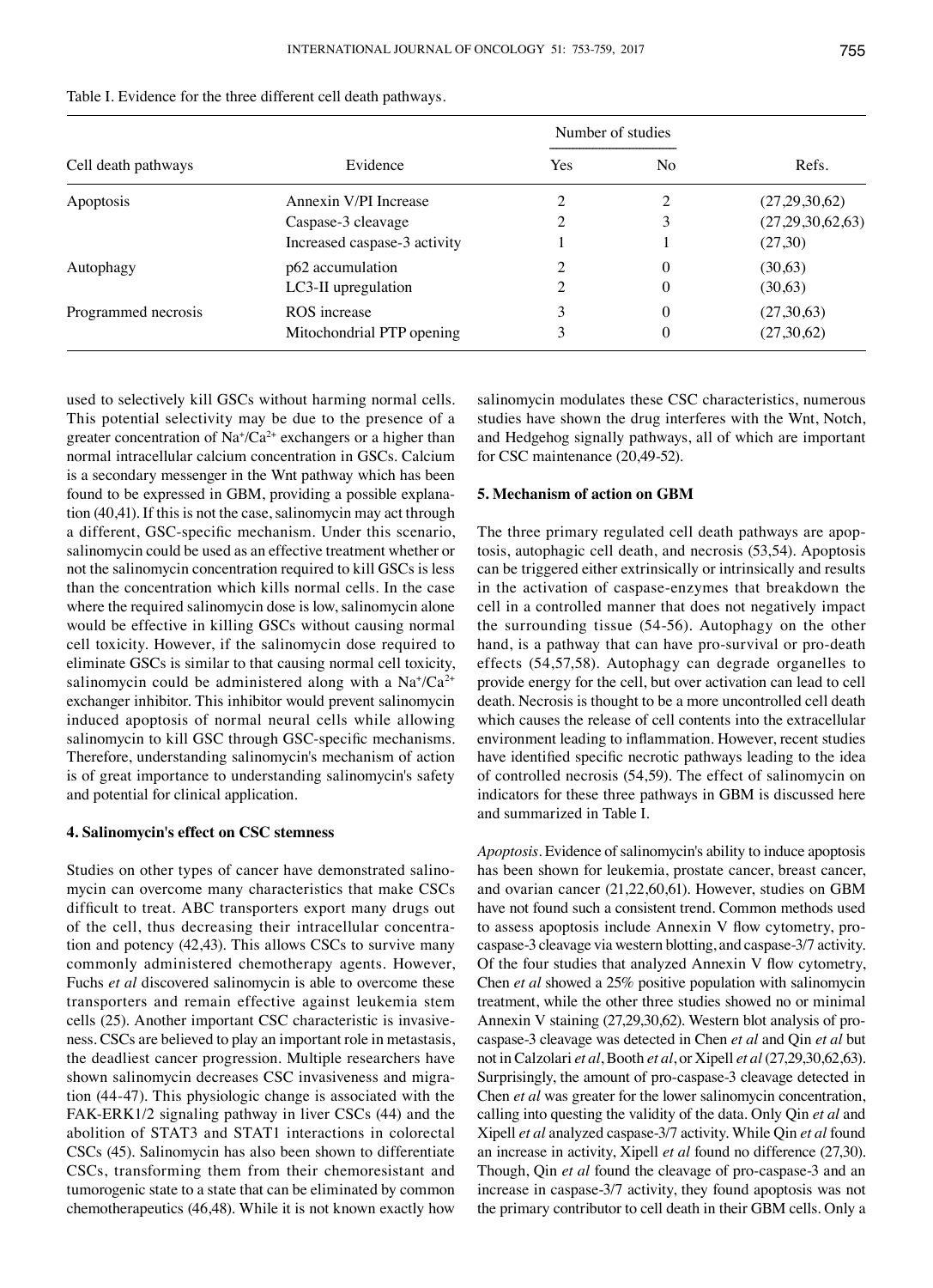

Figure 2. Summary of salinomycin's mechanism of action on GBM. Either a direct or indirect method causes ROS upregulation leading to p53 migration into the mitochondria. In the mitochondria, p53 forms a complex with Cyp-D to open the mitochondrial permeability transition pore, disrupting the mitochondrial membrane potential and leading to the release of cytochrome *c* and AIF. Cytochrome *c* activates the caspases causing apoptosis, while AIF damages DNA leading to programmed necrosis (27). The mitochondrial membrane disruption also decreases ATP production, adding another signal toward necrosis. In addition to upregulating ROS, salinomycin causes a Na\* and K\* imbalance which is hypothesized to interfere with lysosomal membrane permeability and also lead to programmed necrosis (30).

small part of the cell death was ameliorated using the apoptosis inhibitor zVADfmk (27). Together these data suggest apoptosis may play a role but is not the main mechanism of cell death of GBM. This is a promising conclusion for it suggests GBM are killed using a different mechanism than normal neuron and Schwann cells.

*Autophagic cell death.* The role of autophagy in salinomycininduced GBM death has not been investigated to as great a degree as apoptosis. The studies that have looked into it though indicate it plays some kind of role. Xipell *et al* found a larger number of acidic vesicles in salinomycin treated cells and confirmed this finding with transmission electron microscopy images showing an increase in autophagosomes, autolysosomes, and lysosomes (30). Biochemically, they found an increased conversion from LC3-I to LC3-II, a marker for autophagosome synthesis (64). They also, however, found increased p62 accumulation, suggesting insufficient autolysosome degradation (30). Consistent with these findings, Booth *et al* also found upregulation of LC3-II and p62 upon treatment with salinomycin (63). These results are similar to those obtained when GBM is treated with the autophagy inhibitor Bafilomycin A1 (30). The combination of salinomycin and Bafilomycin A1 amplified these effects (30). Lysosomal maturation was found to be decreased by salinomycin as evidence by a decrease in the amount of active cathepsin B, which requires a low lysosomal pH (30). This lack of lysosomal maturation may be explained by the destabilization of Donnon potentials by salinomycin as a result of its action as an ionophore for Na+ and K+ (30). Xipell *et al* found ROS also plays an interesting role in autophagy. The ROS inhibitor NAC (N-Acetyl-cystein) reduced p62 accumulation without affecting LC3-II upregulation in salinomycin treated cells (30). This suggests salinomycin induced ROS may be an important cause of the aberrant autophagic response.

*Necrosis.* While apoptosis and autophagy are affected to some degree by salinomycin, the most compelling studies point to necrosis as the predominant mechanism of salinomycin induced GBM death. Xipell *et al* found salinomycin results in three of the most common executioners of necrosis: low levels of intracellular ATP, lysosome membrane permeability, and osmotic swelling (30). Qin *et al* showed a high salinomycin concentration causes over 40% of cells to stain positive for PI but not Annexin V, indicating necrotic cell death (27). Furthermore, Qin *et al* found the general necrosis inhibitor Necrostatin-1 was able to prevent most of the salinomycininduced necrosis and viability reduction (27). The combination of Necrostatin-1 and the apoptosis inhibitor zVADfmk eliminated virtually all salinomycin-induced death suggesting necrosis and apoptosis are both active in salinomycin-induced cell death with necrosis playing the larger role.

Though specific necrosis pathways are still being understood, Vaseva *et al* identified a necrosis pathway in 2012 involving p53 opening of the mitochondrial permeability transition pore (mPTP), known as the mitochondrial permeability transition-driven regulated cell death pathway (MPT-driven RCD) (53,65-67). In this pathway, an increase in reactive oxygen species (ROS) causes unphosphorylated p53 to migrate into the mitochondrial matrix where it binds with cyclophilin D (Cyp-D, PPID) forming a p53-CypD complex. This complex stimulates mPTP opening causing a loss in the mitochondrial membrane potential and the release of cytochrome *c* and apoptosis-inducing factor, leading to necrosis. Three studies investigating salinomycin and GBM have discovered that salinomycin increases ROS (27,30,63) and three studies (two overlapping) have also found that salinomycin causes a deterioration of the mitochondrial membrane potential (27,30,62). Unlike the inconsistency of the apoptosis indicators, there are no studies that suggest salinomycin does not increase ROS or interfere with the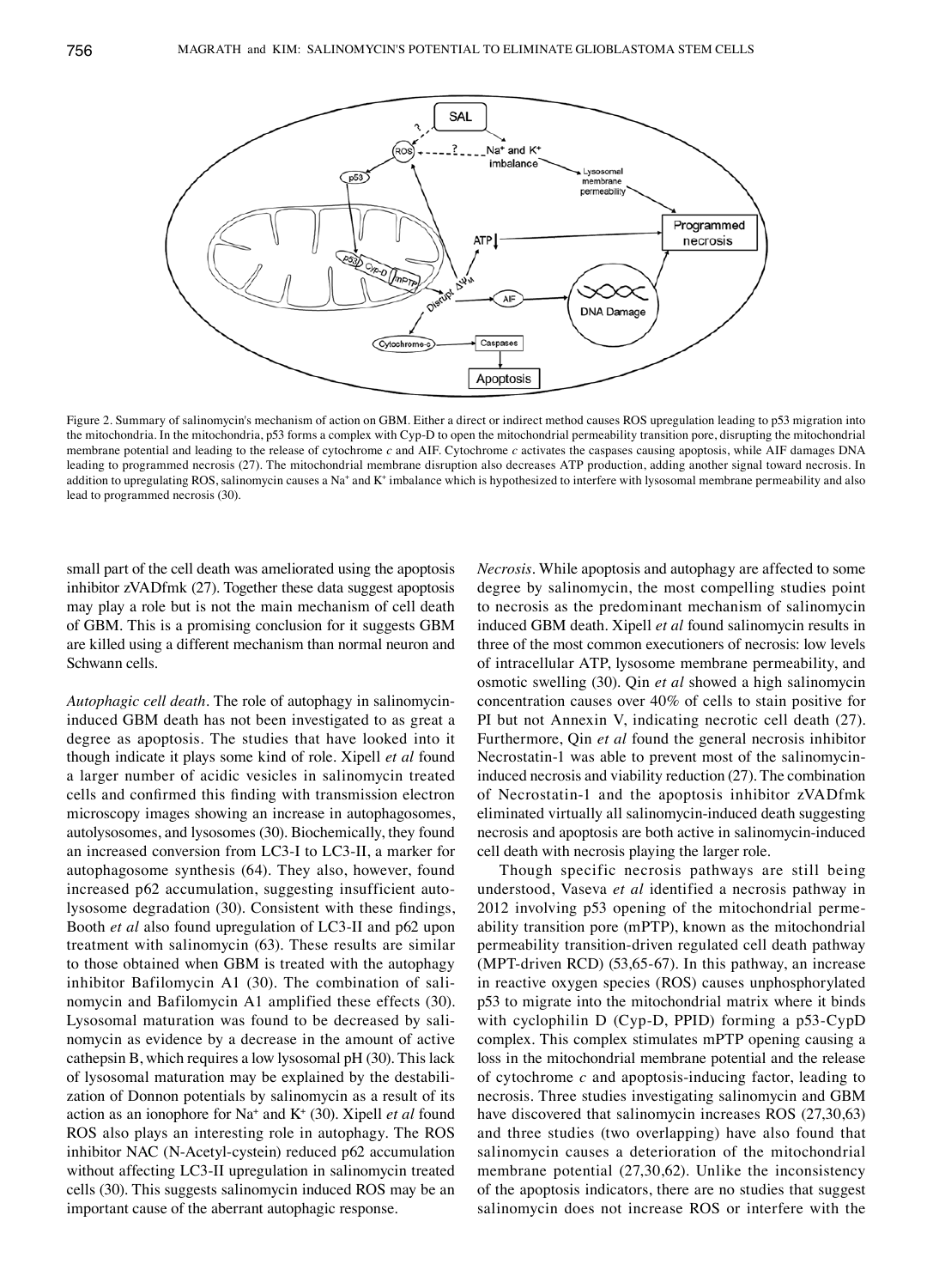mitochondrial membrane potential. Qin *et al* demonstrated in a step-wise manner that salinomycin-induced necrosis proceeds through the same necrotic pathway as identified by Vaseva *et al* (27,65). By knocking out and then overexpressing Cyp-D, they showed its necessity for salinomycin-induced necrosis. Knockdown of p53 also prevented cell death and the formation of the p53-CypD complex identified using western blot. ROS inhibition with N-acetyl-L-cysteine reduced p53 translocation into the mitochondria as well as mPTP opening, indicating the importance of ROS in this pathway (27). The details of this mechanism are shown in Fig. 2.

From an analysis of the current research on salinomycin's effect against GBM, MTP-driven RCD appears to be the primary mechanism of action with a small amount of death attributed to apoptosis. This is a different mechanism than the calcium-induced apoptosis that kills neurons and Schwann cells, providing support for potential therapeutic applications in the future (38). However, two important questions remain: 1) how does salinomycin's structure or action as an ionophore lead to ROS and 2) why is salinomycin selective to GBM over normal tissue and GSCs specifically?

#### **6. Combination therapy**

Combination therapy is a method that can potentially be used to reduce the concentration of salinomycin required. This can help prevent the neuron and Schwann cell toxicity caused by higher doses of the drug. Delwar *et al* used salinomycin in combination with the alkylating chemotherapy agents temozolomide (TMZ), carmustine (BCNU), and lomustine (CCNU) in a two-phase treatment approach (68). Cells were treated with one of the alkylating agents for three weeks and then with a low concentration of salinomycin or vehicle control for ten weeks. While the cells in the wells treated with vehicle control remained alive and were able to regrow, the number of surviving cells was drastically reduced in the wells treated with salinomycin. Only 21% of TMZ/salinomycin treated wells contained any live cells, suggesting combination therapy with TMZ and salinomycin as a promising treatment for prolonging patient survival (68).

Tumor necrosis factor-related apoptosis-inducing ligand (TRAIL) and valproate have also been found effective against GBM in combination with salinomycin (62,63). TRAIL is a protein that binds to TRAIL receptor I or II in order to induce apoptosis, usually in tumor cells (69,70). Calzolari *et al* showed that combination of salinomycin and TRAIL resulted in 5-10% GBM viability while salinomycin alone resulted in 70% viability (62). The combination therapy leads to apoptotic death indicated by Annexin V/PI flow cytometry and pro-caspase-3 cleavage. Interestingly, the apoptosis inhibitor zVAD was able to prevent the significant viability reduction in only one of the three cell lines examined. Salinomycin was found to upregulate TRAIL-R2 leading to the increased potency of the combination (62). Valproate is a histone deacetylase inhibitor commonly used to treat epilepsy and bipolar disorder (71). When combined with valproate, only a low salinomycin concentration was required to induce significant cell death (63). Valproate reduced the autophagic effects caused by salinomycin, preventing LC3-II and p62 accumulation. The combination resulted in an upregulation of ROS, the suppression of which reduced cell death (63). Overexpression of the caspase-8 inhibitor c-FLIP-s and knockdown of the death receptor CD95 both significantly reduced the combination's toxicity (63). The ability of TRAIL and valproate to increase salinomycin's toxicity will allow a lower dose of salinomycin to be used, leading to potential clinical benefits.

## **7. Conclusion**

Glioblastoma multiforme is the most common and deadliest form of primary brain tumor. It is heterogeneous in nature, containing a subpopulation of cells known as GSCs which are resistant to chemotherapy and radiation (1,2). In order to effectively treat GBM, these cells must be eliminated. Salinomycin has shown efficacy in treating other types of cancer stem cells and the studies that have been conducted on GBM have shown signs of GSC depletion including a greater sensitivity of GSC-enriched cultures (29,30), decreased neurosphere formation (27,29,30), and decreased GSC markers detection via qRT-PCR (30). However, this evidence is insufficient to prove that salinomycin targets GSCs. To confirm this hypothesis, future research should look more extensively at the effect of salinomycin on protein and gene expression as well as examine the tumor-seeding ability of salinomycin-treated cells.

It is not only important that salinomycin can kill GSCs, but also that it does not harm normal neural cells. Neural toxicity has been shown in cats, dogs and even humans in case studies (34,36,37). In 2011, Boehmerle *et al* demonstrated that this mechanism of death is through the calcium-induced apoptotic pathway and can be prevented by  $\text{Na}^{\dagger}/\text{Ca}^{2+}$  exchanger (NCX) inhibitors (38). In order for salinomycin to still be a useful GBM treatment, GBM and GSCs specifically must either 1) be more sensitive to calcium-induced apoptosis or 2) be killed through a different, GSC-specific, mechanism. This review found that salinomycin likely acts through a GSC-specific mechanism, with most death caused by MPT-driven RCD, with apoptosis playing a lesser role. To confirm this hypothesis, GBM NCXs should be either inhibited or knocked out and salinomycin toxicity determined. If salinomycin is able to still kill GSCs in the absence of working NCXs, then combination treatment with salinomycin and an NCX inhibitor is a promising future treatment regimen for GBM. Salinomycin would kill GSCs specifically via MPT-driven RCD while the NCX inhibitor would prevent salinomycin from harming normal neurons through the calcium-induced apoptotic pathway.

#### **Acknowledgements**

This material is based upon work supported by the National Science Foundation under grant no. 1604677.

#### **References**

1. Stupp R, Mason WP, van den Bent MJ, Weller M, Fisher B, Taphoorn MJ, Belanger K, Brandes AA, Marosi C, Bogdahn U, *et al*; European Organisation for Research and Treatment of Cancer Brain Tumor and Radiotherapy Groups; National Cancer Institute of Canada Clinical Trials Group: Radiotherapy plus concomitant and adjuvant temozolomide for glioblastoma. N Engl J Med 352: 987-996, 2005.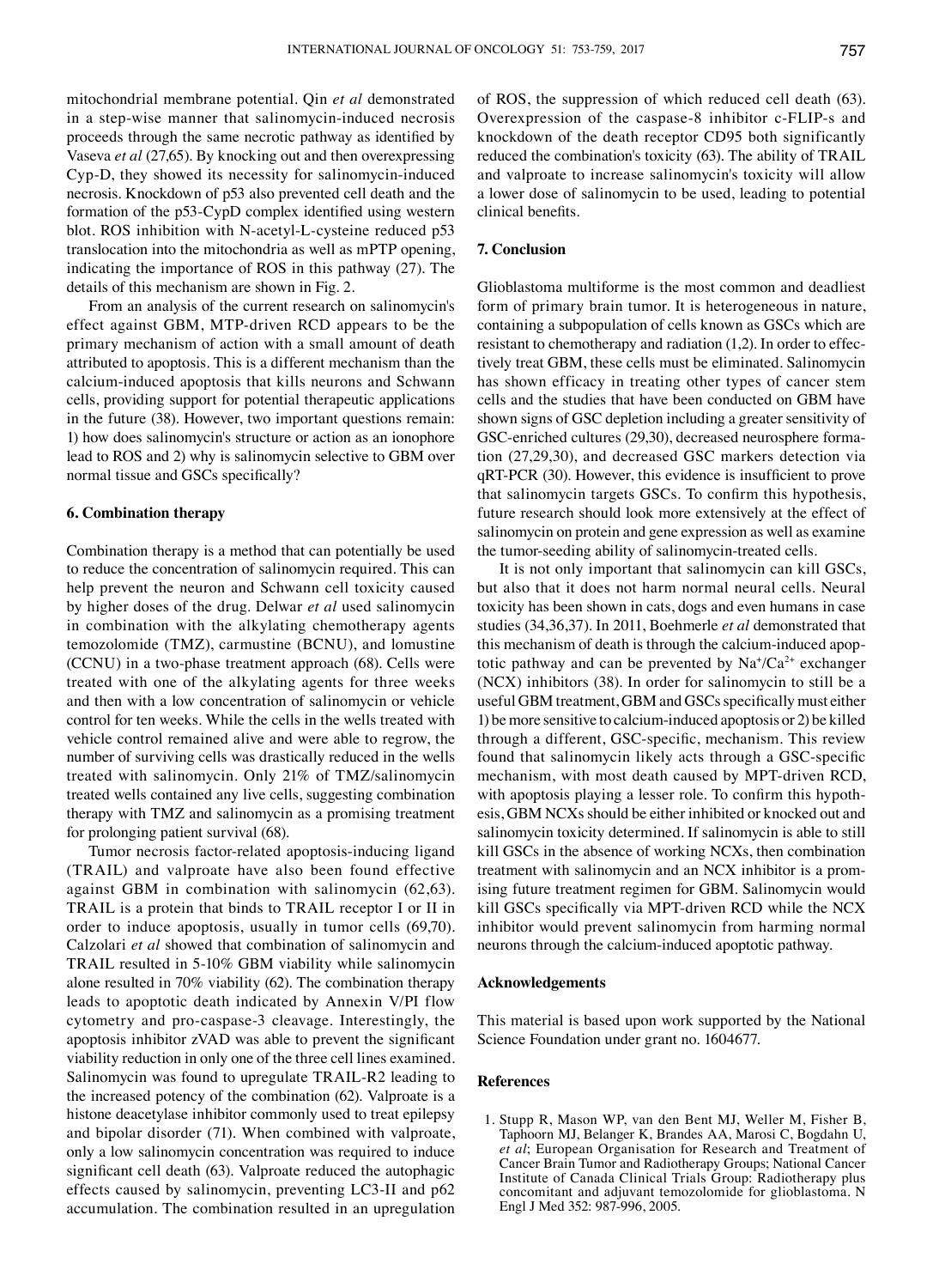- 2. Arvold ND and Reardon DA: Treatment options and outcomes for glioblastoma in the elderly patient. Clin Interv Aging 9: 357-367, 2014.
- 3. Bonnet D and Dick JE: Human acute myeloid leukemia is organized as a hierarchy that originates from a primitive hematopoietic cell. Nat Med 3: 730-737, 1997.
- 4. Singh SK, Clarke ID, Terasaki M, Bonn VE, Hawkins C, Squire J and Dirks PB: Identification of a cancer stem cell in human brain tumors. Cancer Res 63: 5821-5828, 2003.
- 5. Singh SK, Hawkins C, Clarke ID, Squire JA, Bayani J, Hide T, Henkelman RM, Cusimano MD and Dirks PB: Identification of human brain tumour initiating cells. Nature 432: 396-401, 2004.
- 6. Galli R, Binda E, Orfanelli U, Cipelletti B, Gritti A, De Vitis S, Fiocco R, Foroni C, Dimeco F and Vescovi A: Isolation and characterization of tumorigenic, stem-like neural precursors from human glioblastoma. Cancer Res 64: 7011-7021, 2004.
- 7. Bao S, Wu Q, McLendon RE, Hao Y, Shi Q, Hjelmeland AB, Dewhirst MW, Bigner DD and Rich JN: Glioma stem cells promote radioresistance by preferential activation of the DNA damage response. Nature 444: 756-760, 2006.
- 8. Kim Y, Joo KM, Jin J and Nam DH: Cancer stem cells and their mechanism of chemo-radiation resistance. Int J Stem Cells 2: 109-114, 2009.
- 9. Beier D, Röhrl S, Pillai DR, Schwarz S, Kunz-Schughart LA, Leukel P, Proescholdt M, Brawanski A, Bogdahn U, Trampe-Kieslich A, *et al*: Temozolomide preferentially depletes cancer stem cells in glioblastoma. Cancer Res 68: 5706-5715, 2008.
- 10. Mihaliak AM, Gilbert CA, Li L, Daou MC, Moser RP, Reeves A, Cochran BH and Ross AH: Clinically relevant doses of chemotherapy agents reversibly block formation of glioblastoma neurospheres. Cancer Lett 296: 168-177, 2010.
- 11. Ghods AJ, Irvin D, Liu G, Yuan X, Abdulkadir IR, Tunici P, Konda B, Wachsmann-Hogiu S, Black KL and Yu JS: Spheres isolated from 9L gliosarcoma rat cell line possess chemoresistant and aggressive cancer stem-like cells. Stem Cells 25: 1645-1653, 2007.
- 12. Eramo A, Ricci-Vitiani L, Zeuner A, Pallini R, Lotti F, Sette G, Pilozzi E, Larocca LM, Peschle C and De Maria R: Chemotherapy resistance of glioblastoma stem cells. Cell Death Differ 13: 1238-1241, 2006.
- 13. Beier D, Schulz JB and Beier CP: Chemoresistance of glioblastoma cancer stem cells - much more complex than expected. Mol Cancer 10: 128, 2011.
- 14. Mitani M, Yamanishi T and Miyazaki Y: Salinomycin: A new monovalent cation ionophore. Biochem Biophys Res Commun 66: 1231-1236, 1975.
- 15. Danforth HD, Ruff MD, Reid WM and Johnson J: Anticoccidial activity of salinomycin in floor-pen experiments with broilers. Poult Sci 56: 933-938, 1977.
- 16. Zhou S, Wang F, Wong ET, Fonkem E, Hsieh TC, Wu JM and Wu E: Salinomycin: A novel anti-cancer agent with known anti-coccidial activities. Curr Med Chem 20: 4095-4101, 2013.
- 17. Callaway TR, Edrington TS, Rychlik JL, Genovese KJ, Poole TL, Jung YS, Bischoff KM, Anderson RC and Nisbet DJ: Ionophores: Their use as ruminant growth promotants and impact on food safety. Curr Issues Intest Microbiol 4: 43-51, 2003.
- 18. Lindemann MD, Kornegay ET, Stahly TS, Cromwell GL, Easter RA, Kerr BJ and Lucas DM: The efficacy of salinomycin as a growth promotant for swine from 9 to 97 kg. J Anim Sci 61: 782-788, 1985.
- 19. Gupta PB, Onder TT, Jiang G, Tao K, Kuperwasser C, Weinberg RA and Lander ES: Identification of selective inhibitors of cancer stem cells by high-throughput screening. Cell 138: 645-659, 2009.
- 20. Lu D, Choi MY, Yu J, Castro JE, Kipps TJ and Carson DA: Salinomycin inhibits Wnt signaling and selectively induces apoptosis in chronic lymphocytic leukemia cells. Proc Natl Acad Sci USA 108: 13253-13257, 2011.
- 21. Kim KY, Yu SN, Lee SY, Chun SS, Choi YL, Park YM, Song CS, Chatterjee B and Ahn SC: Salinomycin-induced apoptosis of human prostate cancer cells due to accumulated reactive oxygen species and mitochondrial membrane depolarization. Biochem Biophys Res Commun 413: 80-86, 2011.
- 22. Dong TT, Zhou HM, Wang LL, Feng B, Lv B and Zheng MH: Salinomycin selectively targets 'CD133+' cell subpopulations and decreases malignant traits in colorectal cancer lines. Ann Surg Oncol 18: 1797-1804, 2011.
- 23. Wang Y: Effects of salinomycin on cancer stem cell in human lung adenocarcinoma A549 cells. Med Chem 7: 106-111, 2011.
- 24. Kim YJ, Liu Y, Li S, Rohrs J, Zhang R, Zhang X and Wang P: Co-eradication of breast cancer cells and cancer stem cells by cross-linked multilamellar liposomes enhances tumor treatment. Mol Pharm 12: 2811-2822, 2015.
- 25. Fuchs D, Daniel V, Sadeghi M, Opelz G and Naujokat C: Salinomycin overcomes ABC transporter-mediated multidrug and apoptosis resistance in human leukemia stem cell-like KG-1a cells. Biochem Biophys Res Commun 394: 1098-1104, 2010.
- 26. Fuchs D, Heinold A, Opelz G, Daniel V and Naujokat C: Salinomycin induces apoptosis and overcomes apoptosis resistance in human cancer cells. Biochem Biophys Res Commun 390: 743-749, 2009.
- 27. Qin LS, Jia PF, Zhang ZQ and Zhang SM: ROS-p53-cyclophilin-D signaling mediates salinomycin-induced glioma cell necrosis. J Exp Clin Cancer Res 34: 57, 2015.
- 28. Jangamreddy JR, Ghavami S, Grabarek J, Kratz G, Wiechec E, Fredriksson BA, Rao Pariti RK, Cieślar-Pobuda A, Panigrahi S and Łos MJ: Salinomycin induces activation of autophagy, mitophagy and affects mitochondrial polarity: Differences between primary and cancer cells. Biochim Biophys Acta 1833: 2057-2069, 2013.
- 29. Chen T, Yi L, Li F, Hu R, Hu S, Yin Y, Lan C, Li Z, Fu C, Cao L, *et al*: Salinomycin inhibits the tumor growth of glioma stem cells by selectively suppressing glioma-initiating cells. Mol Med Rep 11: 2407-2412, 2015.
- 30. Xipell E, Gonzalez-Huarriz M, Martinez de Irujo JJ, García‑Garzón A, Lang FF, Jiang H, Fueyo J, Gomez-Manzano C and Alonso MM: Salinomycin induced ROS results in abortive autophagy and leads to regulated necrosis in glioblastoma. Oncotarget 7: 30626-30641, 2016.
- 31. Neradil J and Veselska R: Nestin as a marker of cancer stem cells. Cancer Sci 106: 803-811, 2015.
- 32. Song WS, Yang YP, Huang CS, Lu KH, Liu WH, Wu WW, Lee YY, Lo WL, Lee SD, Chen YW, *et al*: Sox2, a stemness gene, regulates tumor-initiating and drug-resistant properties in CD133-positive glioblastoma stem cells. J Chin Med Assoc 79: 538-545, 2016.
- 33. Lagadec C, Vlashi E, Frohnen P, Alhiyari Y, Chan M and Pajonk F: The RNA-binding protein Musashi-1 regulates proteasome subunit expression in breast cancer- and gliomainitiating cells. Stem Cells 32: 135-144, 2014.
- 34. van der Linde-Sipman JS, van den Ingh TS, van nes JJ, VerhagenH, Kersten JG, Beynen AC and Plekkringa R: Salinomycin-induced polyneuropathy in cats: Morphologic and epidemiologic data. Vet Pathol 36: 152-156, 1999.
- 35. Rollinson J, Taylor FG and Chesney J: Salinomycin poisoning in horses. Vet Rec 121: 126-128, 1987.
- 36. Novilla MN, Owen NV and Todd GC: The comparative toxicology of narasin in laboratory animals. Vet Hum Toxicol 36: 318-323, 1994.
- 37. Story P and Doube A: A case of human poisoning by salinomycin, an agricultural antibiotic. N Z Med J 117: U799, 2004.
- 38. Boehmerle W and Endres M: Salinomycin induces calpain and cytochrome c-mediated neuronal cell death. Cell Death Dis 2: e168, 2011.
- 39. Lattanzio FA Jr and Pressman BC: Alterations in intracellular calcium activity and contractility of isolated perfused rabbit hearts by ionophores and adrenergic agents. Biochem Biophys Res Commun 139: 816-821, 1986.
- 40. Yu JM, Jun ES, Jung JS, Suh SY, Han JY, Kim JY, Kim KW and Jung JS: Role of Wnt5a in the proliferation of human glioblastoma cells. Cancer Lett 257: 172-181, 2007.
- 41. De A: Wnt/Ca<sup>2+</sup> signaling pathway: A brief overview. Acta Biochim Biophys Sin (Shanghai) 43: 745-756, 2011.
- 42. An Y and Ongkeko WM: ABCG2: The key to chemoresistance in cancer stem cells? Expert Opin Drug Metab Toxicol 5: 1529-1542, 2009.
- 43. Dean M: ABC transporters, drug resistance, and cancer stem cells. J Mammary Gland Biol Neoplasia 14: 3-9, 2009.
- 44. Sun J, Luo Q, Liu L, Yang X, Zhu S and Song G: Salinomycin attenuates liver cancer stem cell motility by enhancing cell stiffness and increasing F-actin formation via the FAK-ERK1/2 signalling pathway. Toxicology 384: 1-10, 2017.
- 45. Chung SS, Adekoya D, Enenmoh I, Clarke O, Wang P, Sarkyssian M, Wu Y and Vadgama JV: Salinomycin abolished STAT3 and STAT1 interactions and reduced telomerase activity in colorectal cancer cells. Anticancer Res 37: 445-453, 2017.